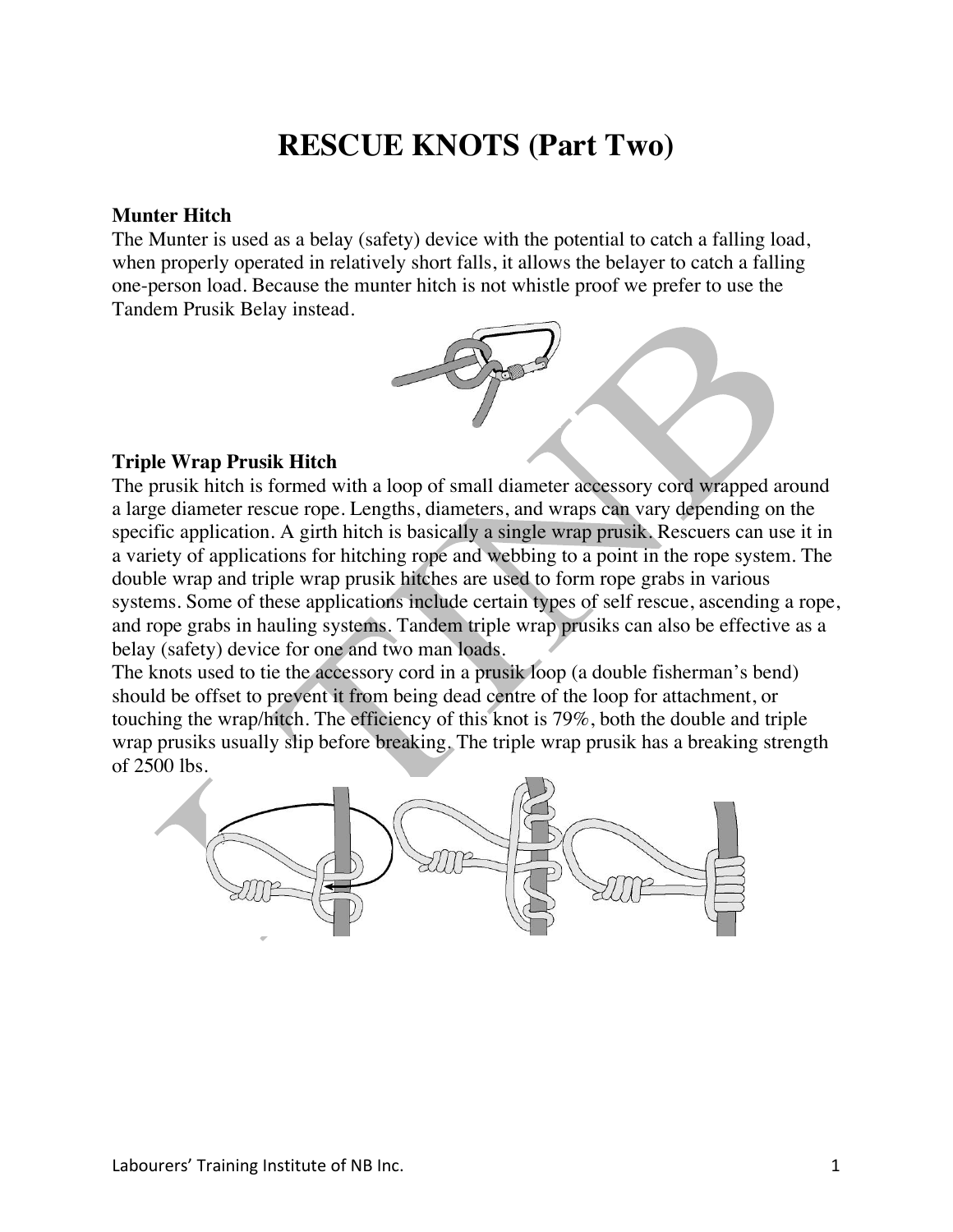# **Barrel Knot - Safety Knot**

The barrel knot is a safety knot used to secure loose rope ends. Tie this knot like the overhand, with the tail end of the rope emerging from the primary knot around the long leg of the rope. Remember to always have your "X ".



#### **Water Knot**

Rescuers use this knot specifically to tie two pieces of flat webbing together for bearing human loads. It is the most appropriate knot for this purpose. It is, in effect, an overhand bend. It is very important to properly dress the water knot and tie both tail ends with a safety. If webbing twists in the knot, the webbing can slip. The efficiency of this knot is 64%.

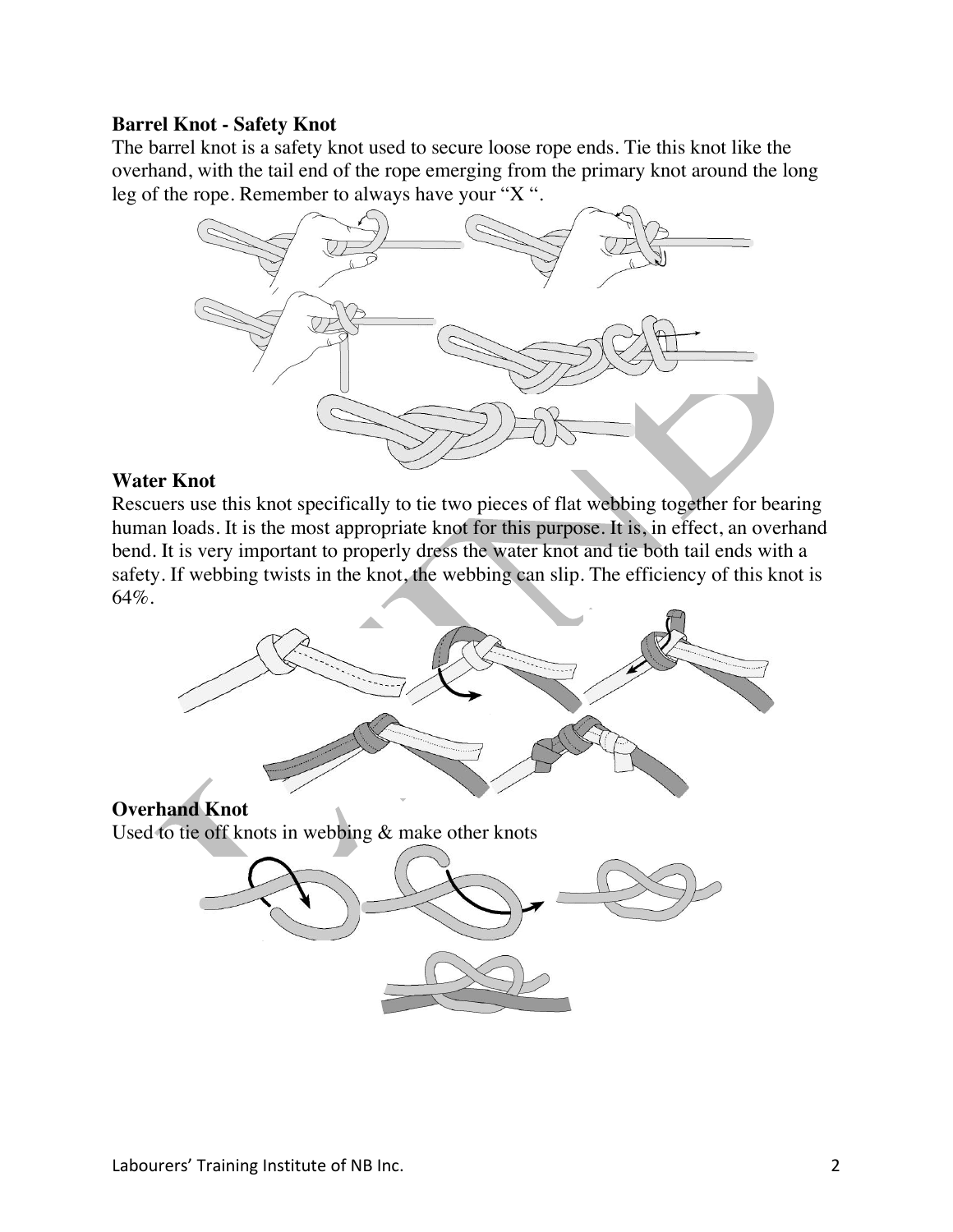